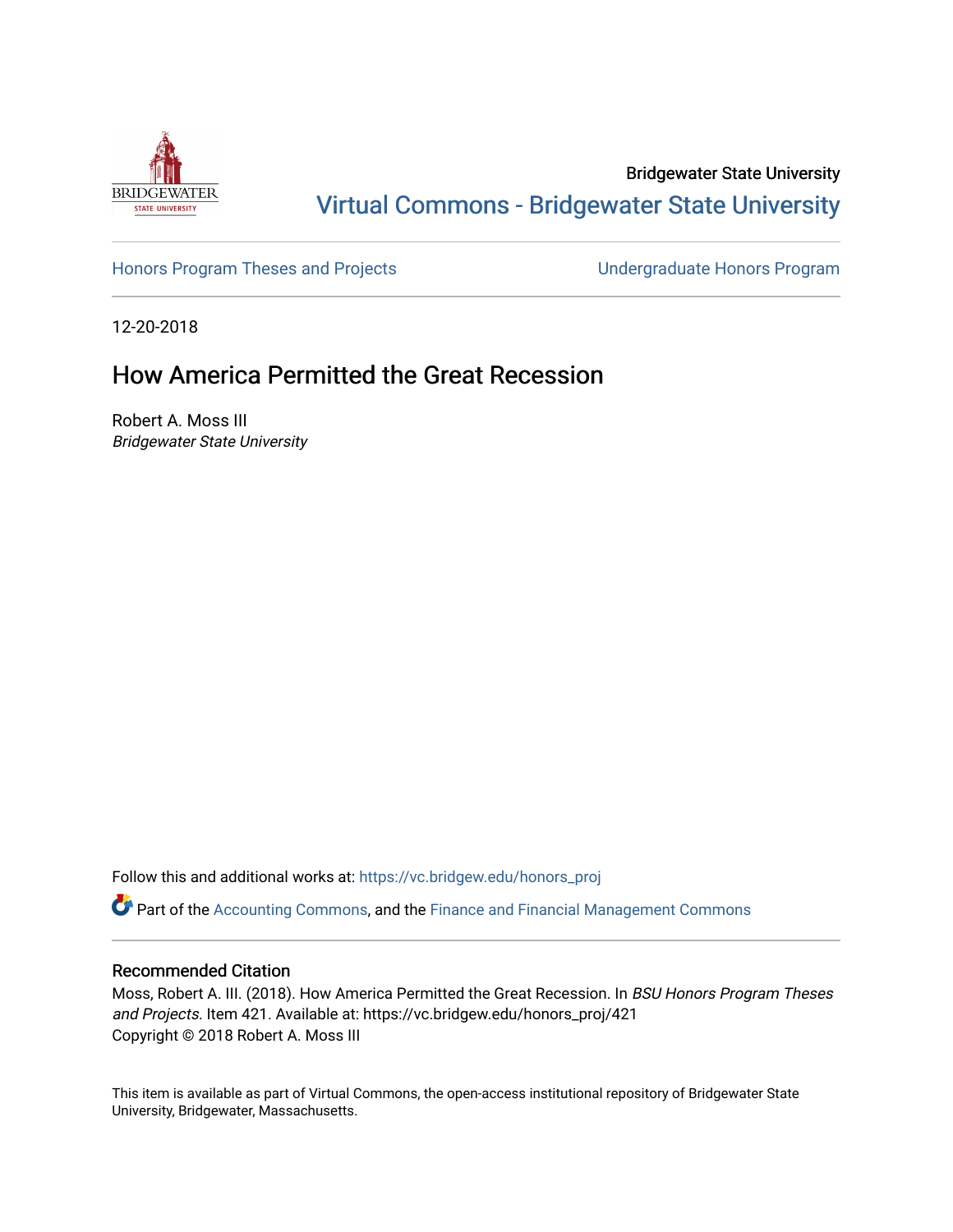How America Permitted the Great Recession

Robert A. Moss III

Submitted in Partial Completion of the Requirements for Commonwealth Honors in Accounting and Finance

Bridgewater State University

December 20, 2018

Prof. Caitlin Finning-Golden, Thesis Advisor Joseph Edward Rizzo, Esq, Committee Member Dr. Yihong Xiao, Committee Member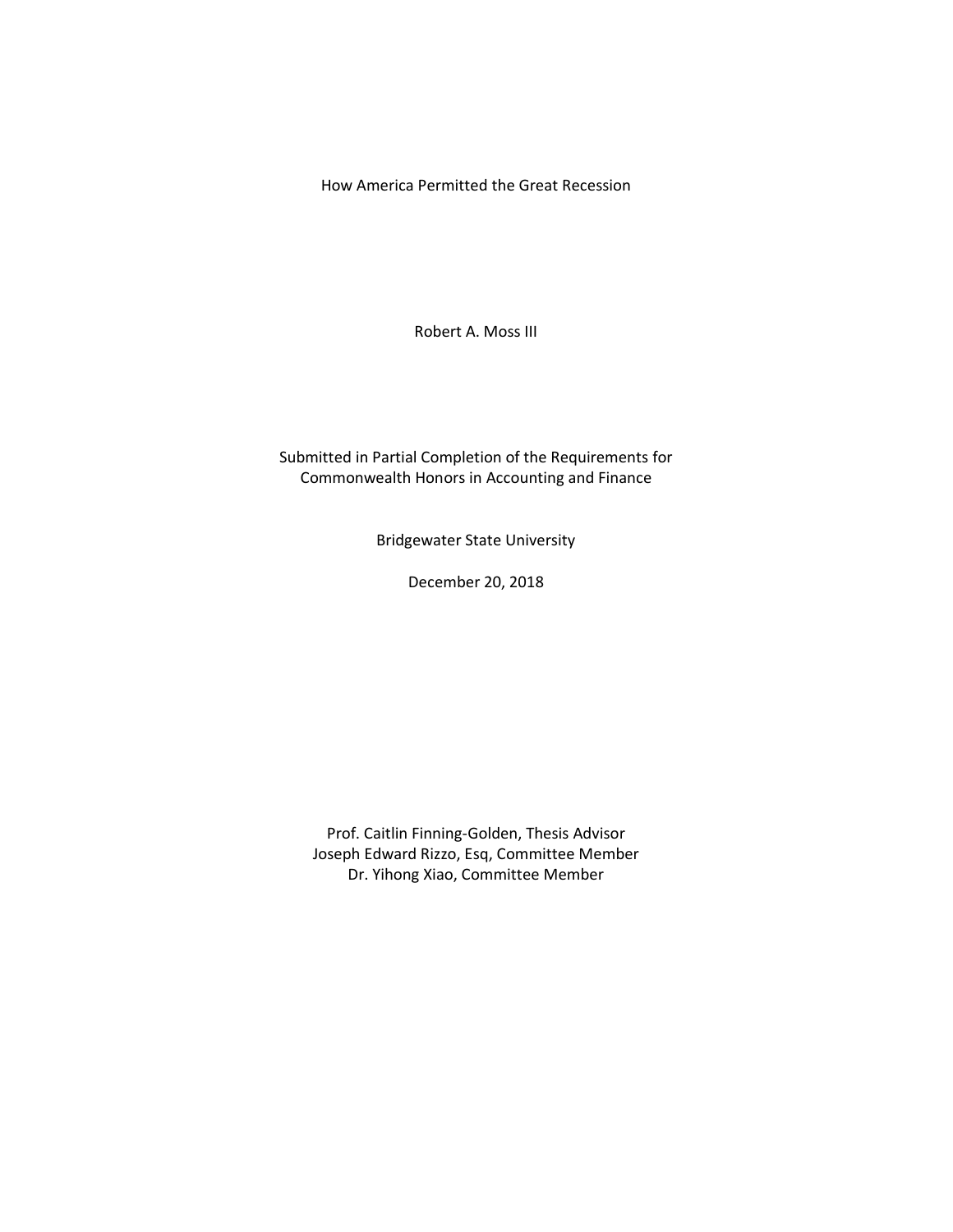Many people have thrown out many ideas as to how the Great Recession happened. Some blame the banks, some blame the system, and others blame the lawmakers. The truth is much more complicated, and many different events lined up to make it happen. The essential fact is that there would likely have been a recession in the 2000s as a result of the commodities price recession of the 90s. What made the recession bad enough to be called the Great Recession was the gradual deregulation that occurred after Glass-Steagal. Primarily, this paper will deal with the laws surrounding the banking and finance industry, as these are the controls on how finance is managed in the country and how America permitted the Recession to happen, with a couple of moments to define key elements of the workings of how this is going on.

The Great Recession was an economic collapse triggered by the collapse of the housing market. A restrictive monetary policy triggered a recession in 1990, which lasted almost a year.<sup>1</sup> This caused a drop in prices for the rest of the 90s, causing consumers to buy larger and larger amounts of goods. In response, businesses expanded to match the new supply needs. In time, this would simply have balanced itself out with a minor recession. However, at the same time, the government was pushing to get families, especially lower income families, to buy homes. This combined with low interest rates in the 2000s caused a rapid swelling of the housing market, with financial institutions and investors putting large amounts of money into land. Consumers borrowed freely from the value of the house, and continued to purchase, creating a bubble. Eventually, like all bubbles, the housing market collapsed, taking all the investments to disappear.

The road to greatness started in 1927 with the McFadden Act. Most people know the McFadden Act for making the Federal Reserve permanent and granting the Federal banks the ability to open branch banks and subsidiaries according to the laws of the individual state. 2 It also imposed limits on branch

<sup>1</sup> "1990-92 Early 1990s Recession."

<sup>2</sup> "McFadden Act of 1927."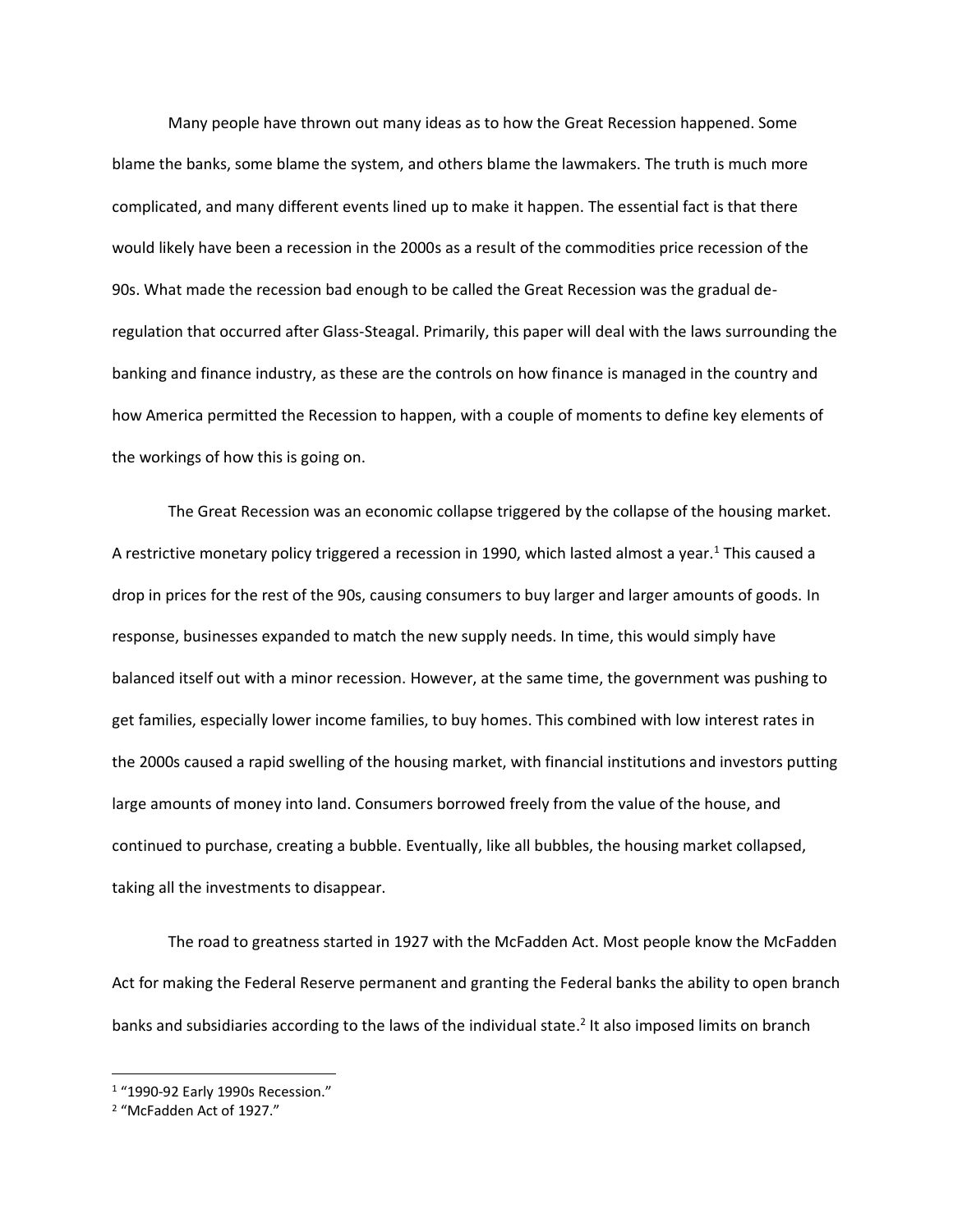banking that would be removed in the Riegle-Neal Act of 1994. <sup>3</sup> What few people know is that the McFadden Act also allowed banks to invest in real estate. 4

Banks have been able to, and have been, investing in real estate since 1927 as this clause was never repealed or altered. This is where mortgages and commercial development loans come from; before this clause, only standard (not land secured) loans could be issued for these scenarios. Once this clause was passed, the land could be used as a security for the loan, thereby allowing mortgages and commercial development loans to become easier to get, as land was seen as a "sure thing". The McFadden Act also allowed banks to make larger loans to corporations, which included commercial development loans. 5

It is important to take a moment to explain loans. In brief, a loan is an amount given by the lender to the borrower. The borrower must repay the money given as well as some extra. The extra is known as interest, the "profit" of the loan for the lender, and the motive for lending in the first place. Loans are typically paid back in monthly payments, which usually consist of two parts: the interest and the amortization, which is the payment of the original borrowed amount, called the principal.

As decades of perfectly fine land-secured loans prove, this is not a substantial problem. Banks rarely directly invest in land, just make loans secured by land, and generally the ability to secure a loan using land or other real estate works as intended. However, a few other laws were passed that made this dangerous. The first was the Community Reinvestment Act (henceforth shortened to the CRA) of 1977. This law required banks to list in what neighborhoods loans were being given, and for a certain

<sup>3</sup> "McFadden Act of 1927."

<sup>4</sup> Ibid

<sup>&</sup>lt;sup>5</sup> Ibid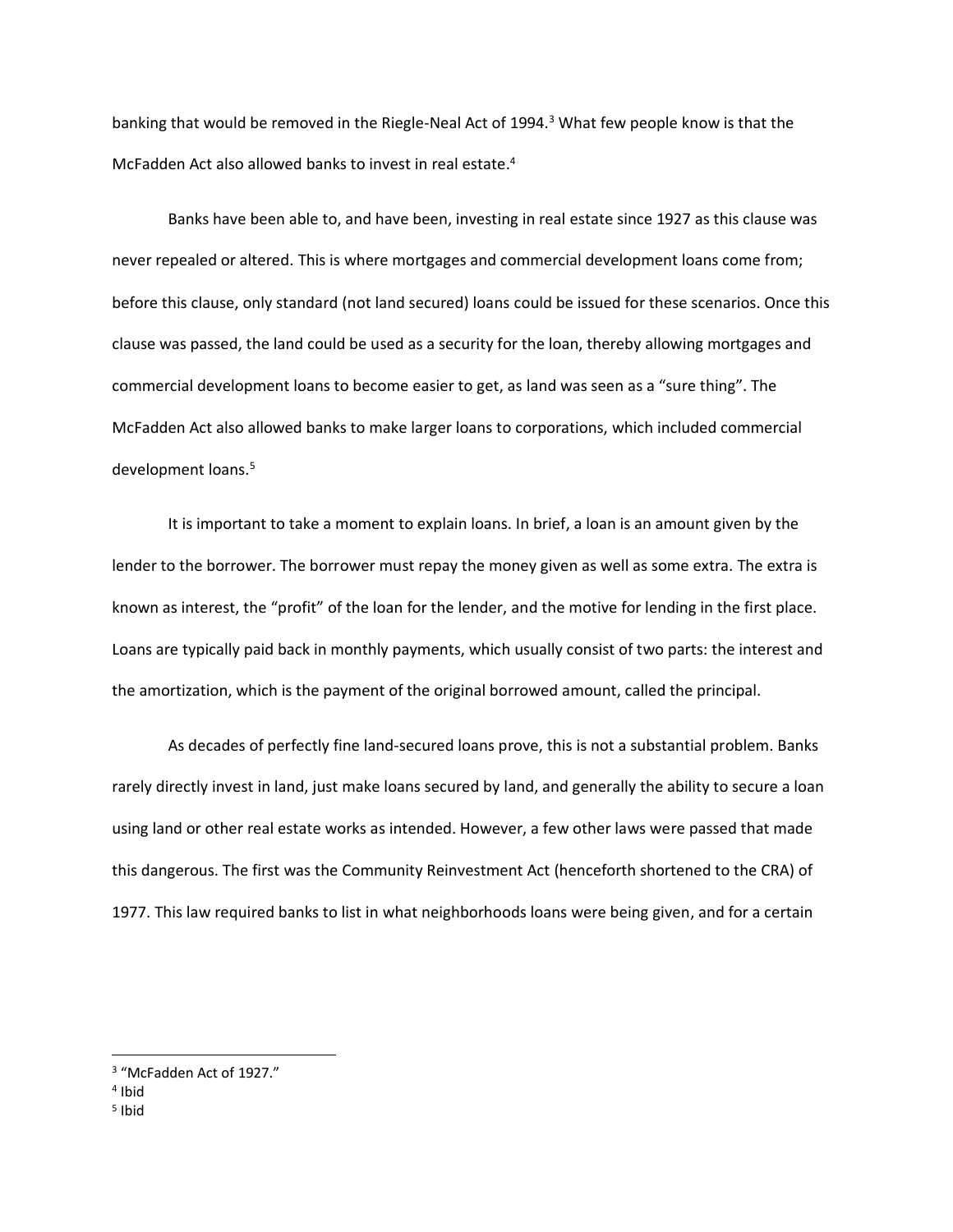amount of a bank's loans to be to subprime borrowers or neighborhoods. This is still used today to pressure banks to provide mortgages to subprime borrowers.<sup>6</sup>

It is important to briefly define what a subprime borrower is; a subprime borrower is typically borrower with a bad credit history.<sup>7</sup> The CRA expanded this definition to include borrowers who make only 80% or less of the median income of the area in which the borrowers live. As a brief example, lowincome households in America in 2000 were defined as making \$17,603 or less, unless the household was over eight people, in which case the low-income definition amount was \$35,060.<sup>8</sup> In other words, a family making less than \$20,000 a year could qualify for a loan of tens of thousands of dollars. If banks failed to comply with the CRA and failed to provide a sufficient number of subprime loans, there were heavy consequences, from large fines to an acquisition or merger being blocked.<sup>9</sup> Thus, numerous banks were willing to lend to subprime borrowers even if the likelihood of default was high, should the numbers not be high enough for the CRA.

The pressure to offer mortgages to subprime borrowers was not heavy until the 1999, when Fannie Mae demanded that banks not practice red lining, or refusing mortgages based on area.<sup>10</sup> The reason red lining happened originally was because some areas were more hazardous based on the people living in that area. Hazardous neighborhoods were defined as having either a large minority, poor population or having older houses. After some equality laws were passed, hazardous areas were redefined as areas with low income or older housing. When Fannie Mae demanded the cessation of redlining, banks now had pressure to lend to high-risk borrowers, which normally is very risky.

<sup>6</sup> *The Fed - Money Stock and Debt Measures - H.6 Release*

<sup>7</sup> "What Is Subprime Borrower? | LendingTree Glossary."

<sup>8</sup> "A Profile of the Working Poor, 2000."

<sup>9</sup> *The Fed - Money Stock and Debt Measures - H.6 Release*

<sup>&</sup>lt;sup>10</sup> "How Subprime Mortgages Helped Cause a Crisis."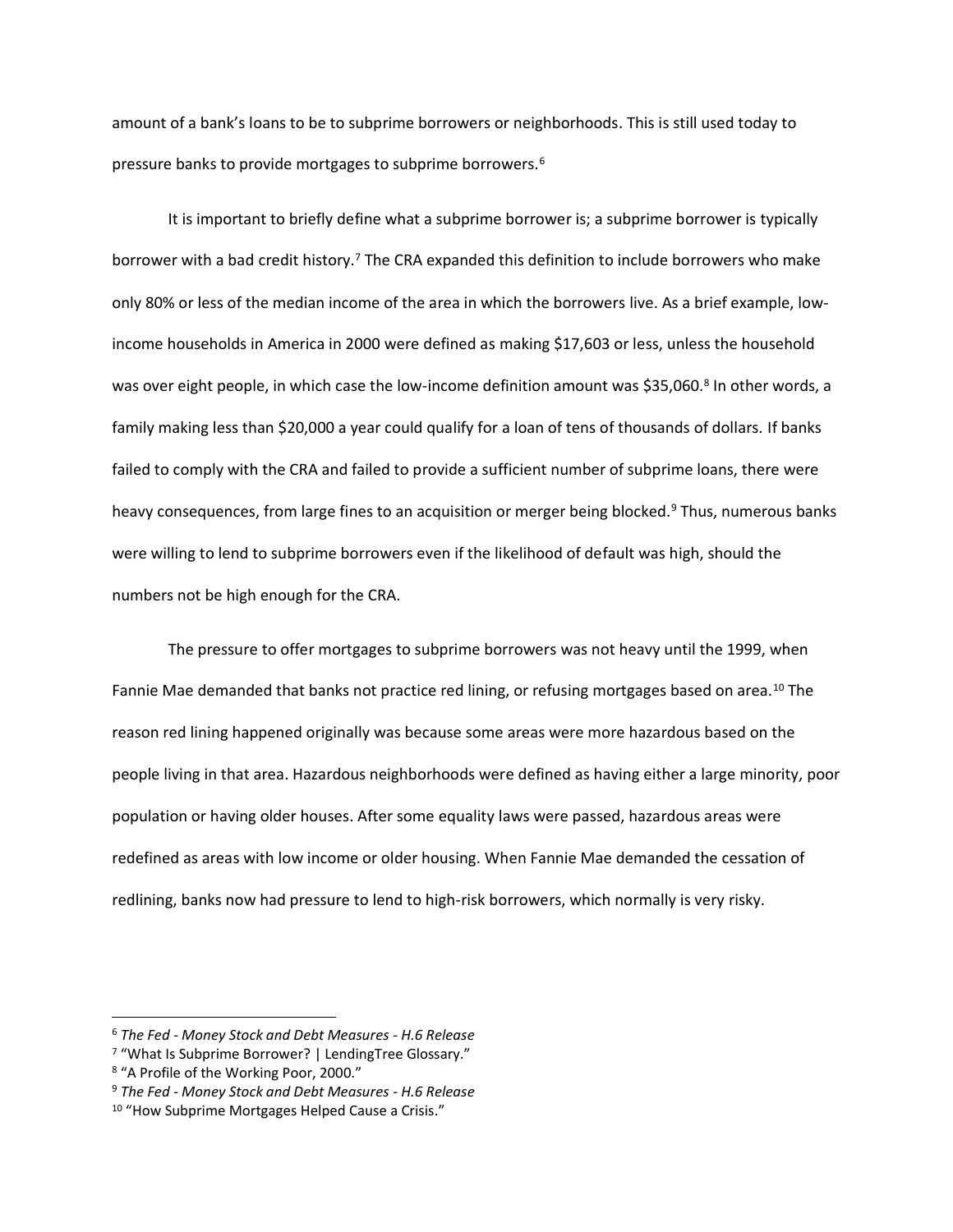To resolve this risk, Fannie Mae and Freddie Mac offered to buy all subprime mortgages,<sup>11</sup> to the extent of issuing debt to purchase the mortgages.<sup>12</sup> Even private investment companies were frequently willing to buy and pool these mortgages.<sup>13</sup> Banks were perfectly willing to sell these mortgages to Fannie Mae and Freddie Mac, as then the risk was shifted to Fannie Mae and Freddie Mac. Further, the sale of the mortgages was almost pure profit for the banks, especially as the high interest rates on the subprime mortgages made these mortgages sell at a premium. The combination of pressure to give subprime mortgages and the combined removal of the risk and payment for these mortgages made banks sloppy about giving out mortgages.<sup>14</sup>

Of course, subprime mortgages must start with low payments to help qualify these borrowers, and thus adjustable rate mortgages (ARMs) were heavily used. With an adjustable interest rate banks could start the borrower low and then increase the interest rate each year, eventually compensating for the risk. The problem with is that the low initial payments on most ARMs can cause the payment to increase when the interest goes up. Considering the already high risk of default, this would eventually cause many subprime borrowers to become unable to pay the monthly payment and default. This is highly risky, but as mentioned earlier, these subprime mortgages were pooled with prime mortgages to mitigate the risk.

Fannie Mae and Freddie Mac pooled these subprime mortgages with prime mortgages and securitized these pools by selling securities based off the payments received from these pools.<sup>15</sup> The reason for pooling the mortgages was twofold: first, the likelihood of all the mortgages of a pool failing at the same time was considered highly improbable. These securities were actually rated according to

<sup>&</sup>lt;sup>11</sup> "How Subprime Mortgages Helped Cause a Crisis."

<sup>12</sup> "Subprime Mortgage Crisis."

<sup>13 &</sup>quot;How a 'Perfect Storm' Led to the Economic Crisis."

<sup>14</sup> "How Subprime Mortgages Helped Cause a Crisis."

<sup>15</sup> "Subprime Mortgage Crisis."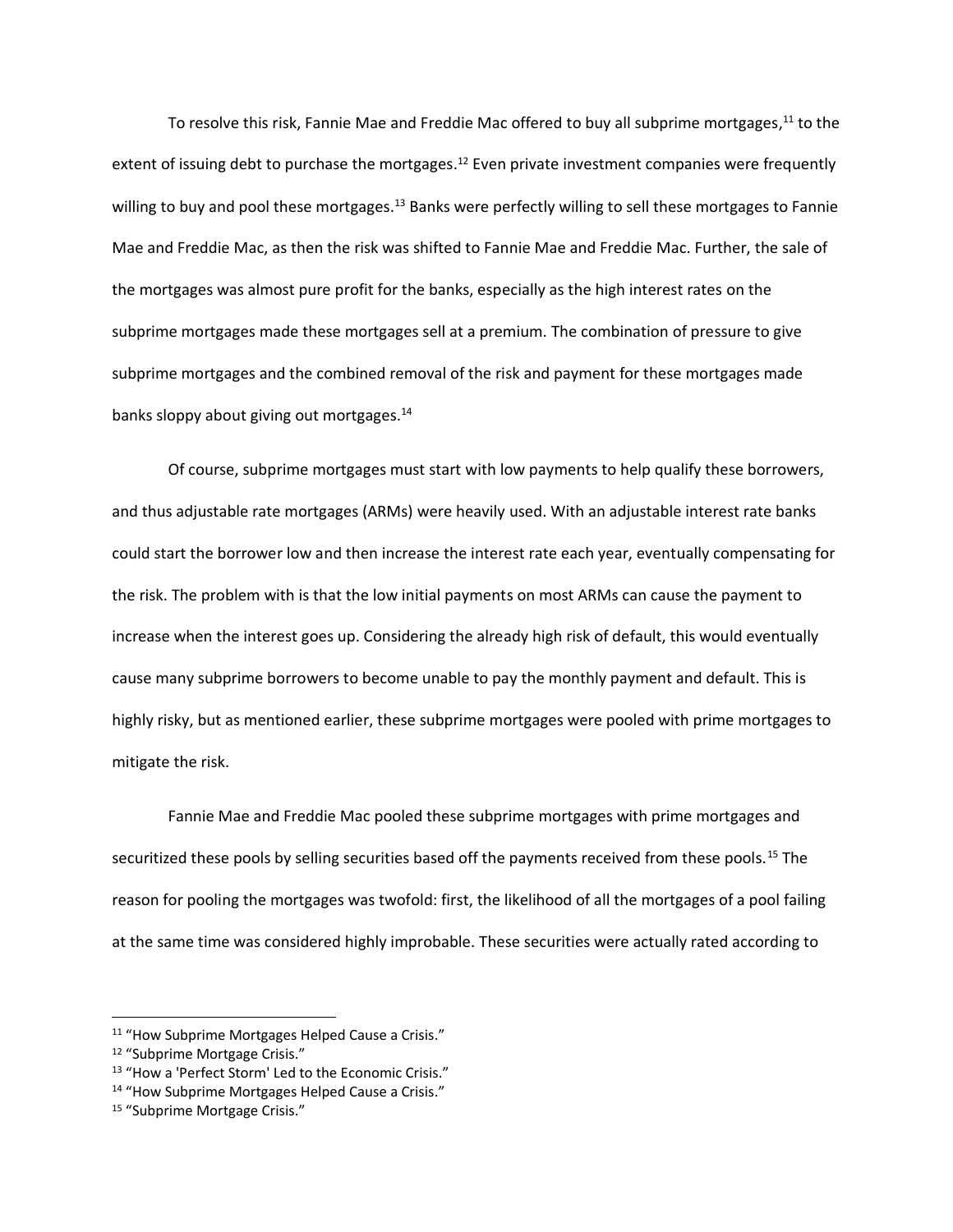the risk of the prime mortgages.<sup>16</sup> This allowed the securities formed from the pools to be considered low-risk. The second reason for the pooling was allowing for securities to be generated.

The ability of banks to purchase stocks and securities was a result of the Financial Services Modernization Act (or the Gramm-Leach-Bliley Act, which will be shortened to FSMA) of 1999.<sup>17</sup> Gramm-Leach-Bliley repealed Glass-Steagal<sup>18</sup>, the primary point of Glass-Steagal being to prevent banks from investing in stocks and securities.<sup>19</sup> This was a reaction to the Great Depression, which was caused, in short, by the collapse of the stock market bubble.<sup>20</sup> The repeal of Glass-Steagal once again allowed banks to purchase securities, including those formed from the pooled subprime mortgages that were being created by the banks. Banks were even permitted to borrow money from the Federal Reserve to invest with, including stocks and securities, $^{21}$  and get a tax credit.<sup>22</sup> Besides repealing Glass-Steagall, it also allowed banks, trading companies, and insurance companies to form conglomerates known as financial holding companies (FHCs).<sup>23</sup> While banks had been involved with insurance and security underwriting through subsidiaries even under Glass-Steagal,<sup>24</sup> Gramm-Leach-Bliley allowed banks to become members of a holding company that could own banks, investment banks, and insurance companies. <sup>25</sup> The express intent of passing the FSMA was to make mortgages easier to acquire for would-be homeowners, and now conglomerates could profit off of the insurance sold to the subprime mortgages as well as the mortgages directly, and further to invest in the mortgage backed securities.<sup>26</sup>

<sup>16</sup> "Subprime Mortgage Crisis."

<sup>17</sup> "Financial Services Modernization Act of 1999, Commonly Called Gramm-Leach-Bliley."

<sup>18 &</sup>quot;Banking Act of 1933 (Glass-Steagall)."

 $19$  Ibid

<sup>20</sup> *Great Depression History*

<sup>21</sup> *To Promote Prosperity: US Domestic Policy in the Mid-1980s*, pg. 261

<sup>22</sup> Ibid pg. 279

<sup>&</sup>lt;sup>23</sup> "Financial Services Modernization Act of 1999, Commonly Called Gramm-Leach-Bliley."

<sup>&</sup>lt;sup>24</sup> "Banking Act of 1933 (Glass-Steagall)."

<sup>25</sup> "Financial Services Modernization Act of 1999, Commonly Called Gramm-Leach-Bliley."

 $26$  Ibid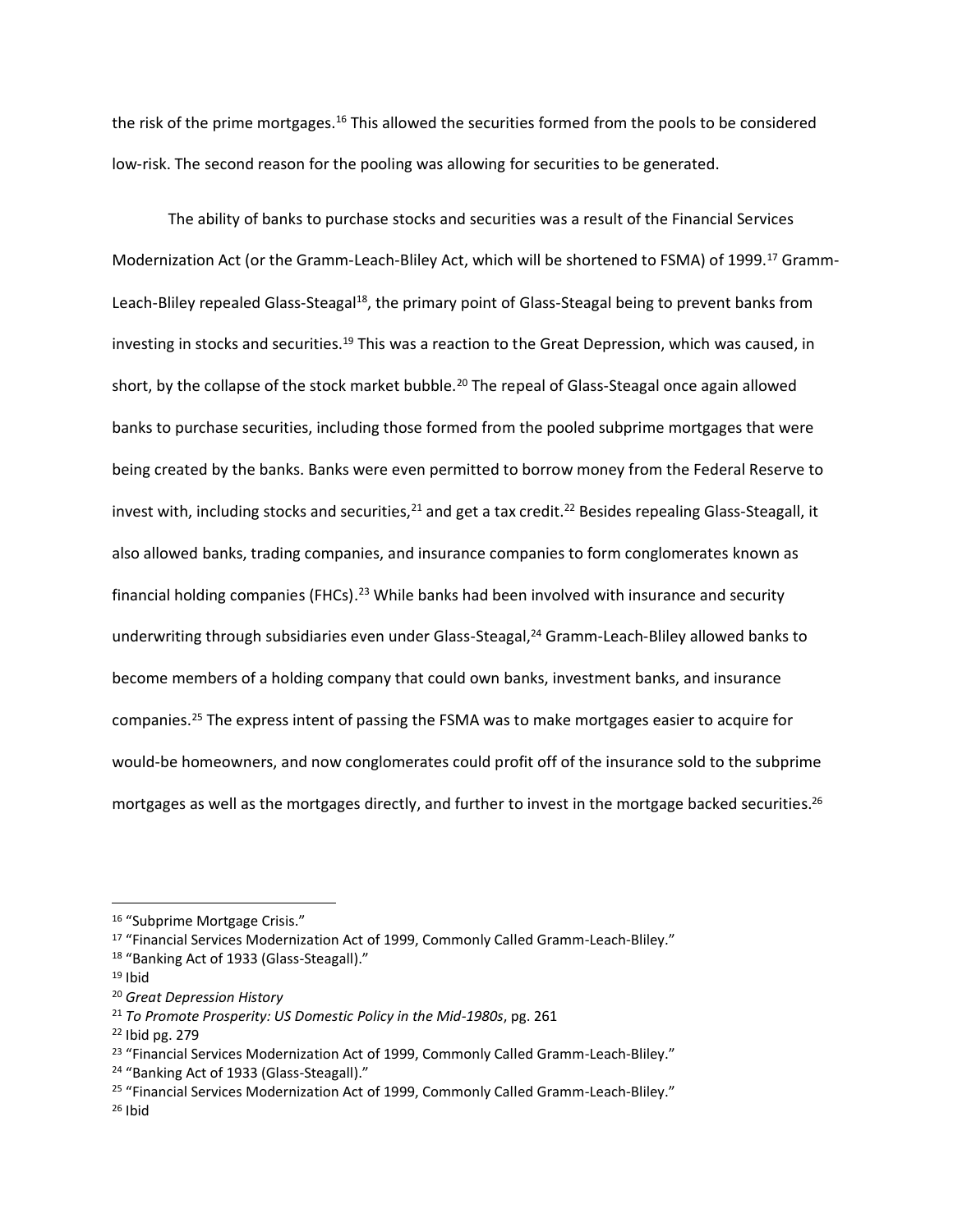Why were these securities so popular among investors? In order to justify a lender taking a risk on a subprime borrower, a higher interest rate is charged. This is to allow the lender to make as much profit as possible in case of default. However, these low-income borrowers would normally not be able to qualify for mortgages, especially with these higher interest rates, so banks relied on adjustable interest rates. Once the mortgages are sold, pooled, and securitized, the increasing interest rates of the mortgages ensured high payments to the investor, in a similar vein as stock dividends, but even safer because it was land. The prime mortgages were theoretically strong enough that even should the subprime mortgages in a pool fail, the securities would only pay out a bit less.

Another reason these subprime mortgages were popular was the housing boom of the early 2000s. Housing prices increased drastically in the first half of the 2000s, caused by the ease of many families in acquiring mortgages, as discussed earlier. This encouraged investors to invest heavily in real estate with the idea that these investments would result in major profits. Homeowners would even take out second mortgages on the property to acquire more money to either invest with or splurge on luxuries.<sup>27</sup> Before the end of the decade, the gradual increase in interest would cause increasing amounts of the subprime mortgages to collapse via inability to make the payments.<sup>28</sup> Due to the law of supply, this caused housing prices to drop, making the security for other mortgages drop in value and causing those mortgages to collapse, and the cascade continued even into prime mortgages.

Why did the interest rate increase so dramatically? Because of a side effect of making loans. Each time a loan in created, that much money enters the economy. Again, according to the law of supply, the more money created, the less valuable it is. This is known as inflation, and interest is changed by the Fed to reflect that. The higher the inflation, the more interest must rise to keep investments paying out the same value. A side effect of raising the interest rate, however, is the

<sup>27</sup> "What Caused the Mortgage Crisis?"

<sup>&</sup>lt;sup>28</sup> "First Republic: Historical Interest Rates."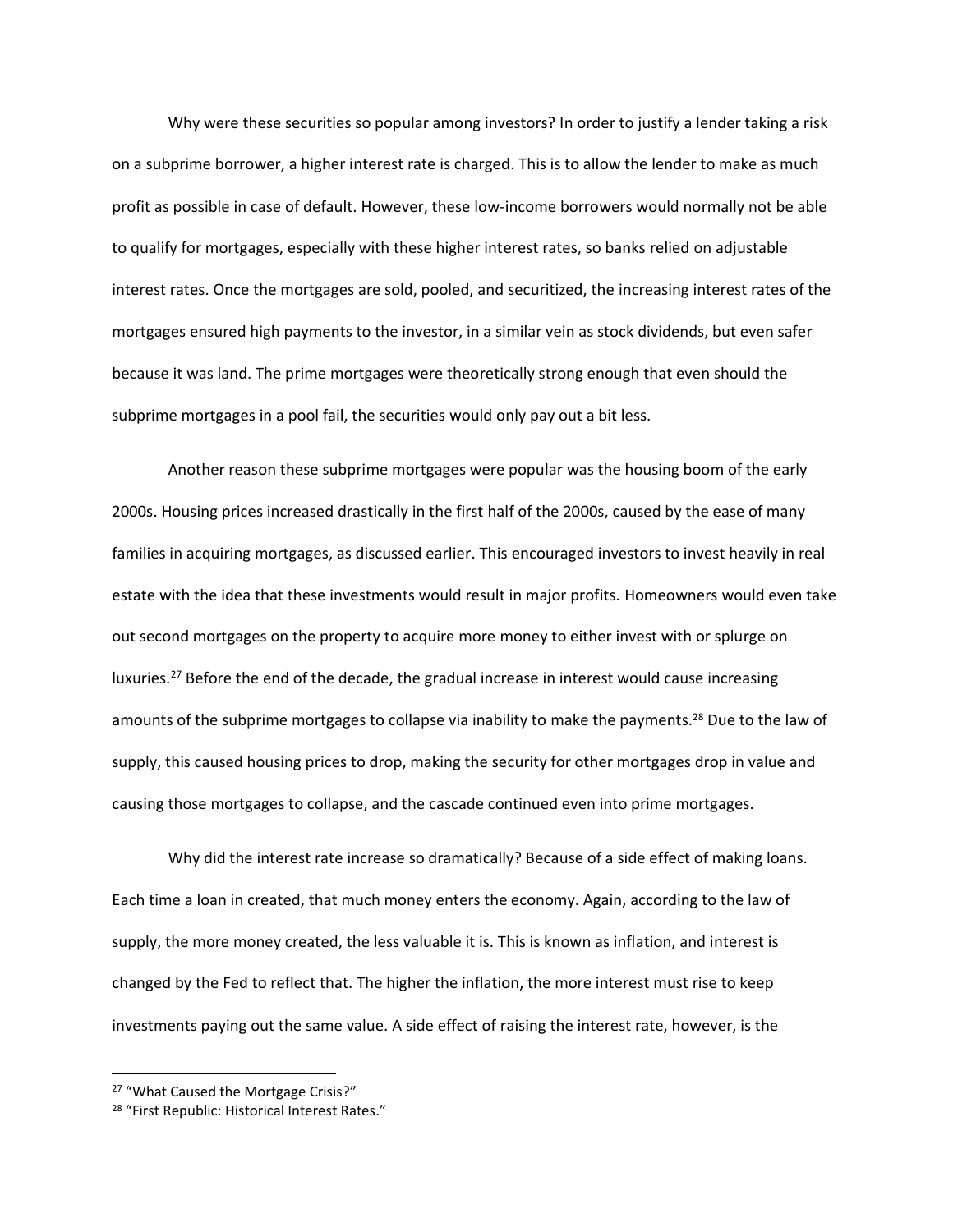increased cost of loans, including mortgages. This is particularly a problem with adjustable rate subprime mortgages, as the interest rate on these mortgages continuously climbed from 2001 to 2006, from 1% to 5%.<sup>29</sup>

Why did banks want to provide these subprime mortgages as opposed to other sources of income? Besides the "easy" profits to be made from the previously mention system surrounding subprime mortgages, the primary reason banks turned to loans in general was Regulation Q. Regulation Q was a part of Glass-Steagal and prohibited banks from offering interest on checking accounts.<sup>30</sup> Unlike the rest of Glass-Steagal, Regulation Q was not repealed with FSMA.<sup>31</sup> This drove potential funds away from the banks and into investments that would either make money or at least counter inflation. This forced banks to look for other ways of acquiring funds, which made loans the only option for income, at least under Glass-Steagal.<sup>32</sup> While eventually banks were permitted to create other types of accounts that did offer interest in 1986,<sup>33</sup> it was only in 2011 that Regulation Q was repealed by the Dodd-Frank Act $34$ 

Why is land considered such a safe investment, to the point of throwing so much money into it? There are a few reasons. First, land itself is a physical thing, unlike most investments that are not, such as bonds and stocks which diversifies the portfolio.<sup>35</sup> Second, land can be insured, which is something that cannot be done with most other investments (such as homeowners insurance). <sup>36</sup> Third, land is a permanent fixture and will always exist, even if other investments cease to do so.<sup>37</sup> This in turn makes

<sup>&</sup>lt;sup>29</sup> "First Republic: Historical Interest Rates."

<sup>30</sup> "Banking Act of 1933 (Glass-Steagall)."

<sup>&</sup>lt;sup>31</sup> "Financial Services Modernization Act of 1999, Commonly Called Gramm-Leach-Bliley."

<sup>&</sup>lt;sup>32</sup> "Banking Act of 1933 (Glass-Steagall)."

<sup>33</sup> *To Promote Prosperity: US Domestic Policy in the Mid-1980s*

<sup>34</sup> "Dodd-Frank Wall Street Reform and Consumer Protection Act of 2010."

<sup>&</sup>lt;sup>35</sup> "Why Real Estate Investing Is the Safest Investment Option | Mashvisor."

<sup>36</sup> "5 Reasons Why Real Estate Is a Great Investment."

<sup>&</sup>lt;sup>37</sup> "Why Land Is One of the Safest Places to Invest Money."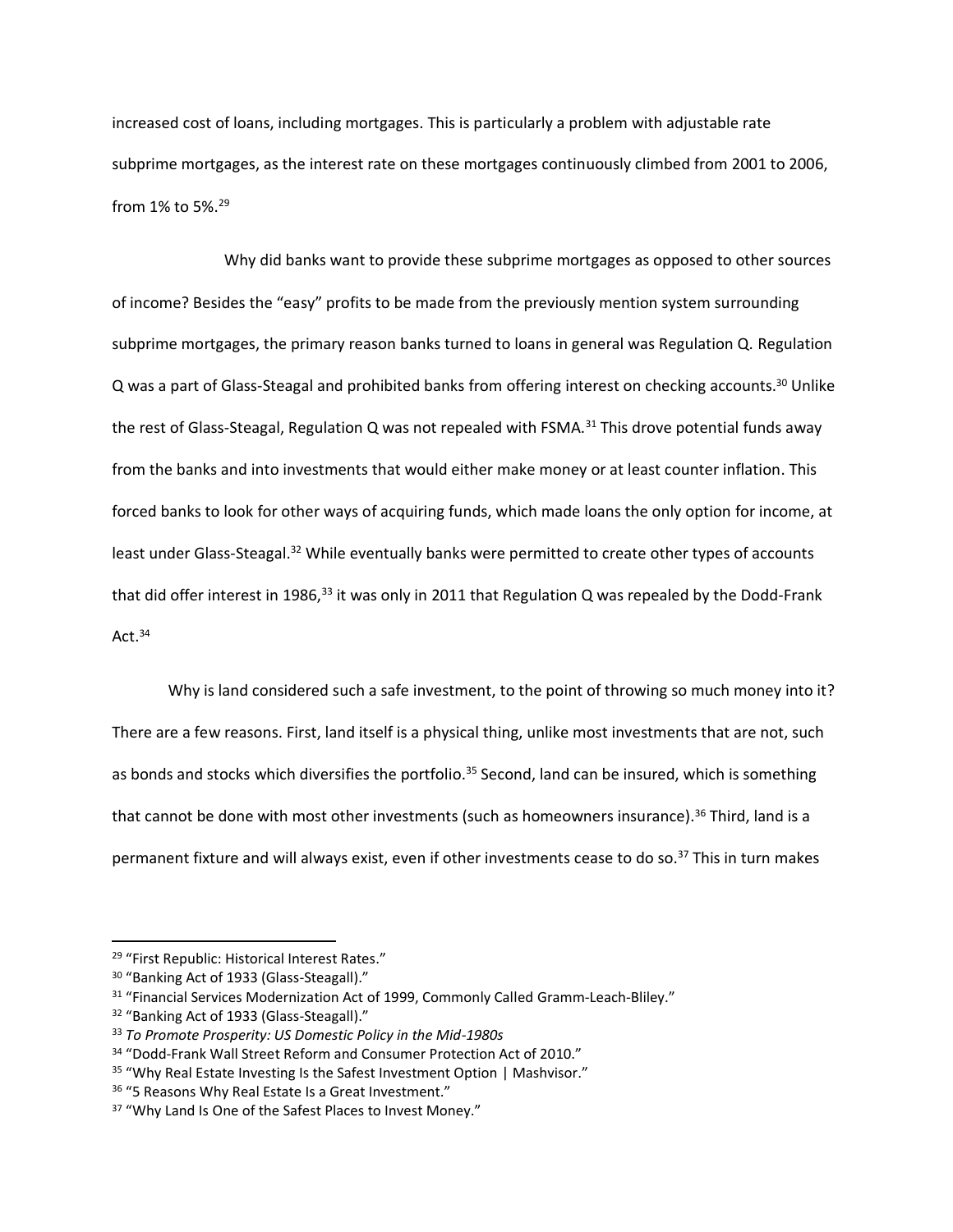the real estate market considerably more stable than other investments, at least most of the time. These are the three main reasons. A few other reasons are that the value of land tends to outpace inflation, making land a great shield against inflation.<sup>38</sup> Further, if the investor already lives somewhere, the land could be rented out, providing a regular source of income.<sup>39</sup> Finally, land value never drops to zero, and usually comes with tax benefits.<sup>40</sup>

The reason land normally increases in value over time is the increase in demand from a growing global population and the limited supply of land on Earth. Even if the value of land temporarily drops, it will eventually recover. The main problem with this particular idea is that should land drop far enough, then homeowners are now saddled with a large loan which is essentially no longer secured. If this happens on a large enough scale, a large quantity of mortgages can collapse, leaving the finance industry with a lot of useless mortgages on hand, and a lot of money simply gone as mortgages have to be written off as being uncollectable.

What does all this have to do with the Great Recession directly? To summarize, it began with the housing boom of the early 2000s. This boom was directly caused by the creation of the CRA encouraging the creation of subprime loans. To offset the risk and get banks on board, Fannie Mae and Freddie Mac bought and pooled the mortgages, then sold the securities, thereby distributing the effects of the crash to investors of all kinds from all over the globe. It was foreign investing in these securities that made the Great Recession impact the rest of the world as strongly as it did, rather than simply through the ripple effect of intertwined economies.

Banks would normally be immune to this risk, except the repeal of the Glass-Steagal allowed banks to invest in securities again. Because the mortgage pools offered the highest returns, naturally

<sup>&</sup>lt;sup>38</sup> "Why Real Estate Investing Is the Safest Investment Option | Mashvisor."

<sup>39</sup> Ibid

<sup>&</sup>lt;sup>40</sup> "5 Reasons Why Real Estate Is a Great Investment."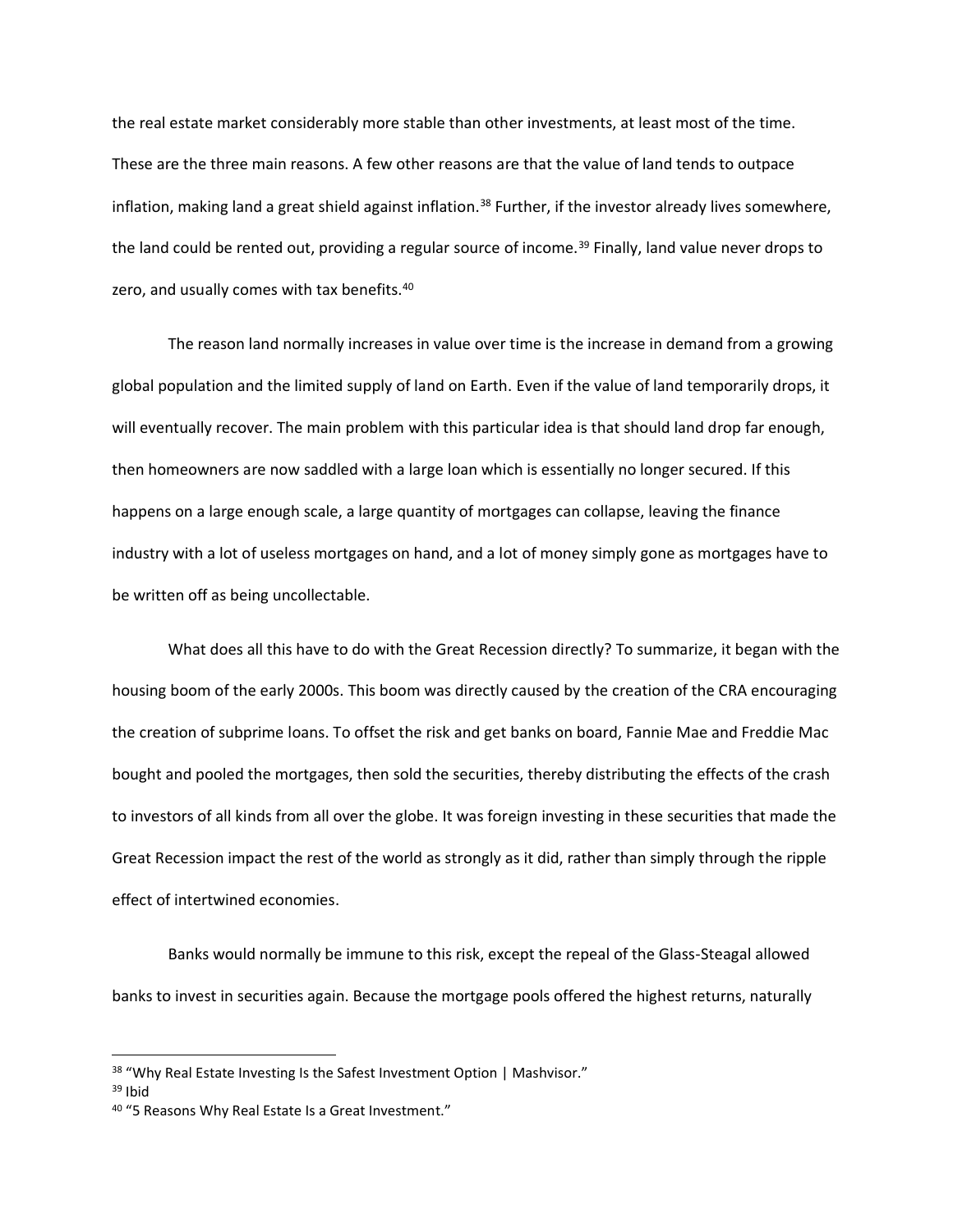banks invested in these securities. To encourage the creation of more securities, the banks created more and more subprime mortgages. This caused inflation, which drove up the interest rates. This made the securities pay out more as the interest rates from the mortgages these securities were based on grew. Because these securities were paying out more dividends, these securities became even more popular, fueling more subprime loans.

This continued until house prices began to drop. The prices on housing dropped for two reasons: gradually decreasing demand as people were buying houses, and the large amount of construction across the country in efforts to capture some of this escalating housing market.<sup>41</sup> This construction was funded by banks with commercial investment loans, essentially a prime mortgage to a business for developing a property. Eventually, the amount of property available exceeded the demand for property, and prices began dropping. When borrowers started defaulting due to the escalating interest rates on the ARMs, the banks could not sell the property to recoup the losses. Banks, and the related institutions bonded to banks by FHCs, began bleeding money, and stopped lending to each other and to business. Without cash flow, the economy ground to a halt, triggering the Recession of 2008-2009.

But why did this housing market collapse take the entire economy with it? America has had other housing crashes before that did not destroy the economy. Well, a combination of factors besides the housing market were in effect in the preceding decade. First, a minor recession in 90 and 91 dropped the prices of goods.<sup>42</sup> The economy began recovering, but it was only in the early 2000s that business began to expand, due to the low interest rates early in the decade. Businesses expanded more than would be normal for a recovery, however, because people were buying more due to taking out mortgages based on the rising housing prices.

<sup>41</sup> The Supply Side of the Housing Boom and Bust of the 2000s*"*

<sup>42</sup> "1990-92 Early 1990s Recession."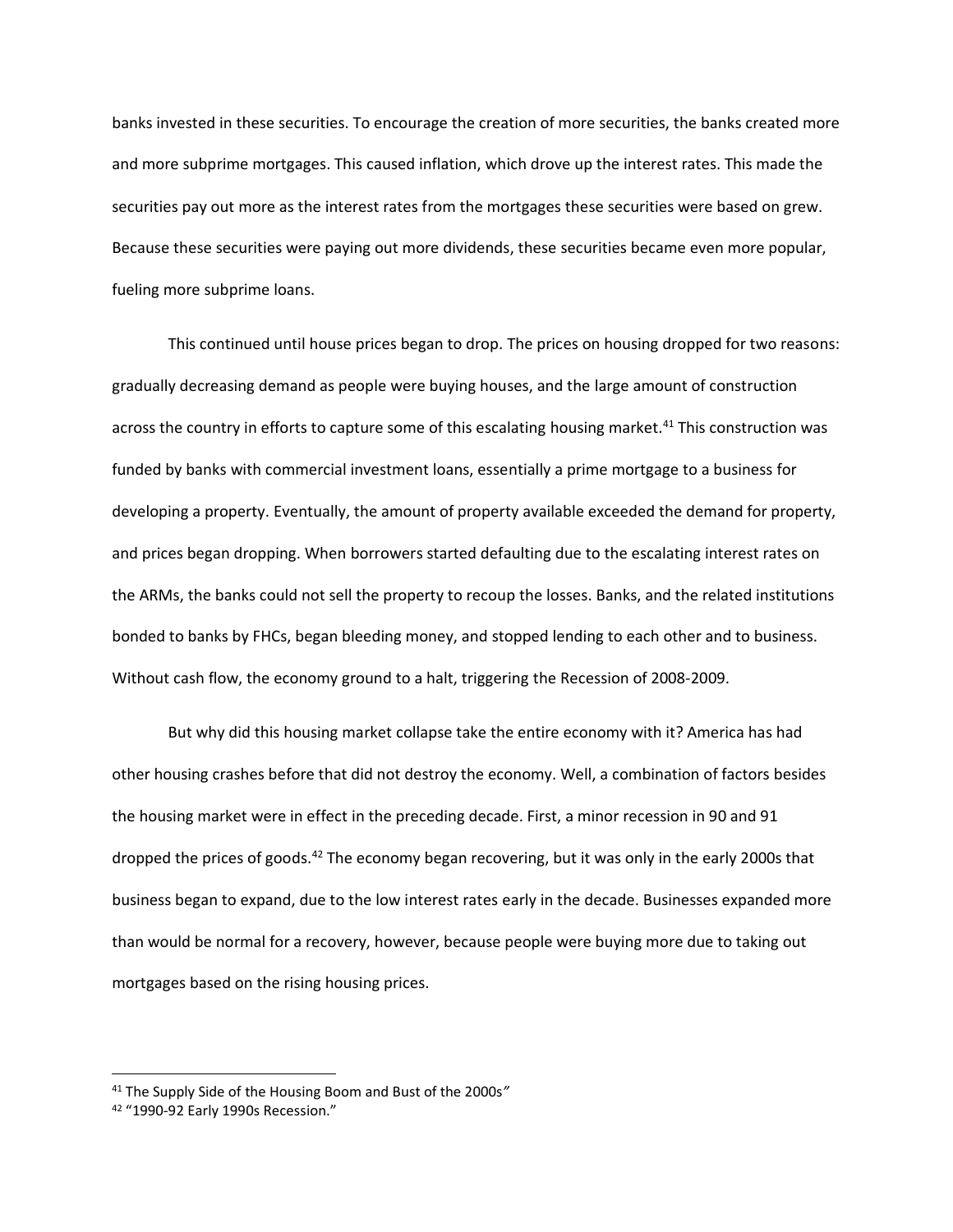When consumers stopped spending because of the collapse of the housing market, all that previous expansion meant excess supply. This dropped prices and left a lot of the expansion of the past decade or so useless. These locations were shut down, causing a sharp rise in unemployment as the workers were "let go" as the term was at the time. This triggered less consumer spending, as people began saving in case of being "let go", or already had been and could not afford to spend except when necessary.

The Great Recession should not have been so great. Economies function in cycles: first there's a rise, then a fall. A fall in 1990 meant a rise throughout at least the rest of the decade before falling again. The reason the Great Recession occurred was through de-regulation and new policies. America has consistently had economic problems whenever banks are permitted to invest in stocks and securities: the Great Depression, the recession in the 90s, and the Great Recession are all linked by a common factor. That factor is banks were heavily investing in stocks and/or securities at the time. The creation of the CRA encouraged the creation of subprime mortgages. The promise of money for these mortgages and pooled securities from Fannie Mae and Freddie Mac encouraged banks to provide a glut of these mortgages.

Most deadly of all, however, is the belief that land will always appreciate. It was this belief that drove numerous investors, banks especially, to invest in the mortgage backed securities. The core of the belief is not wrong; land is guaranteed to appreciate, but that guarantee is exclusively for the long-term. Land still contains risk, of the short-term variety, as the Great Recession proves. But if Glass-Steagal was never repealed, banks would not have had a motive to create as many subprime loans as possible, as the banks would not have been able to invest in the profits of the very product that the banks were selling; subprime mortgages.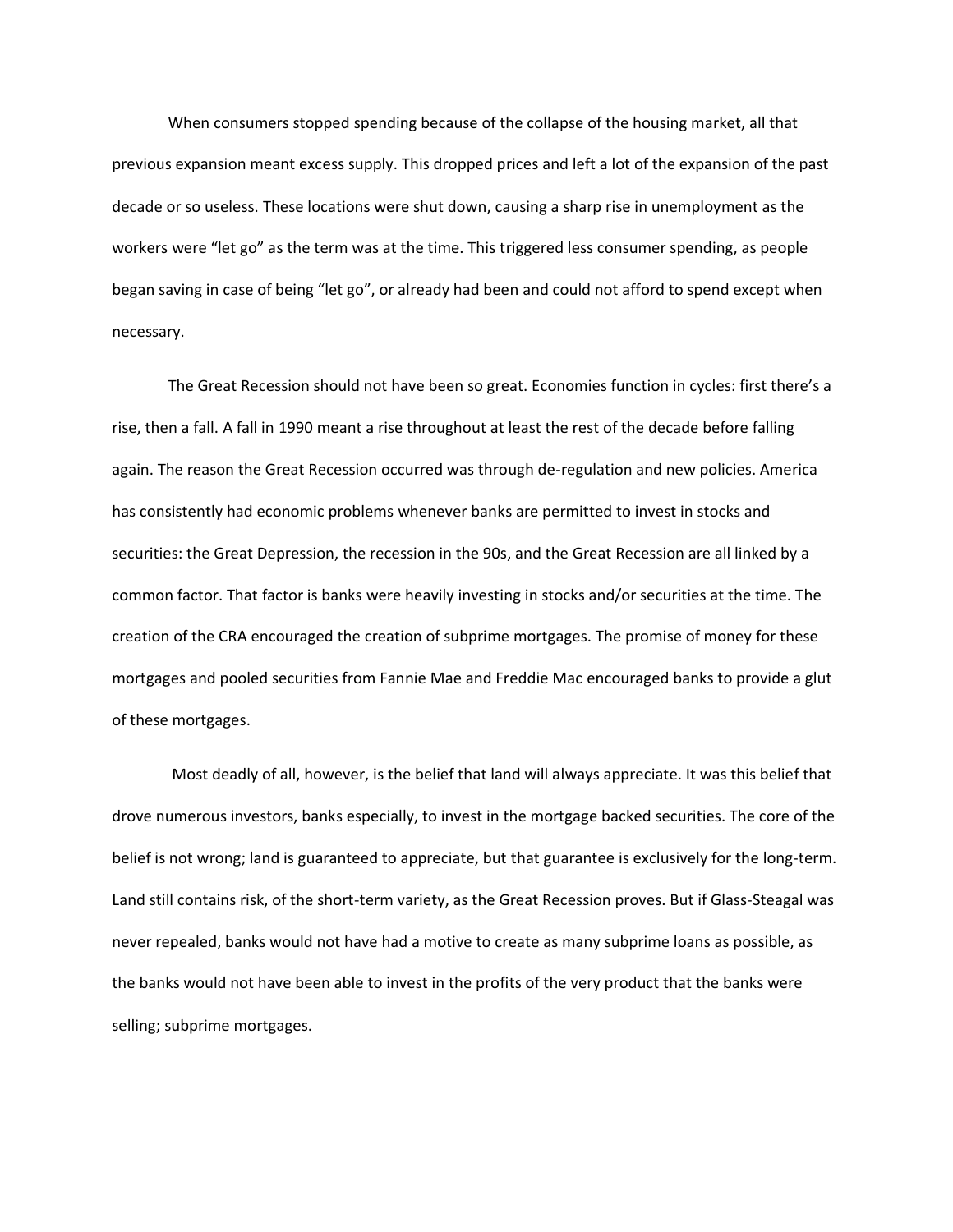Bibliography:

Goode, Jonathan. "Why Land Is One of the Safest Places to Invest Money."

*Rethinkrural.raydientplaces.com*, Rethink: Rural, 27 Sept. 2015,

rethinkrural.raydientplaces.com/blog/why-land-is-a-safe-investment, last accessed on December 14,

2018

"Why Real Estate Investing Is the Safest Investment Option | Mashvisor." *Investment Property Tips | Mashvisor Real Estate Blog*, 30 Mar. 2017, [www.mashvisor.com/blog/real-estate-investing-safest](http://www.mashvisor.com/blog/real-estate-investing-safest-investment-option/)[investment-option/.](http://www.mashvisor.com/blog/real-estate-investing-safest-investment-option/), last accessed December 14, 2018

Harris, James. "5 Reasons Why Real Estate Is a Great Investment." *Entrepreneur*, Entrepreneur, 16 Nov. 2017, www.entrepreneur.com/article/304860., last accessed December 14, 2018

Maues, Julia. "Banking Act of 1933 (Glass-Steagall)." *Federal Reserve History*,

[www.federalreservehistory.org/essays/glass\\_steagall\\_act.](http://www.federalreservehistory.org/essays/glass_steagall_act), last accessed December 14, 2018

Richardson, Gary, et al. "McFadden Act of 1927." *Federal Reserve History*,

[www.federalreservehistory.org/essays/mcfadden\\_act.](http://www.federalreservehistory.org/essays/mcfadden_act), last accessed December 14, 2018

Mahon, Joe. "Financial Services Modernization Act of 1999, Commonly Called Gramm-Leach-

Bliley." Federal Reserve History[, www.federalreservehistory.org/essays/gramm\\_leach\\_bliley\\_act.](http://www.federalreservehistory.org/essays/gramm_leach_bliley_act), last

accessed December 14, 2018

Duca, John V. "Subprime Mortgage Crisis." *Federal Reserve History*,

[www.federalreservehistory.org/essays/subprime\\_mortgage\\_crisis.](http://www.federalreservehistory.org/essays/subprime_mortgage_crisis), last accessed December 14, 2018

Amadeo, Kimberly. "How Subprime Mortgages Helped Cause a Crisis." The Balance Small Business, The

Balance, [www.thebalance.com/what-is-a-subprime-mortgage-3305965.](http://www.thebalance.com/what-is-a-subprime-mortgage-3305965), last accessed December 14,

2018

Firstrepublic. "First Republic: Historical Interest Rates." *First Republic Bank*,

[www.firstrepublic.com/finmkts/historical-interest-rates.](http://www.firstrepublic.com/finmkts/historical-interest-rates), last accessed December 14, 2018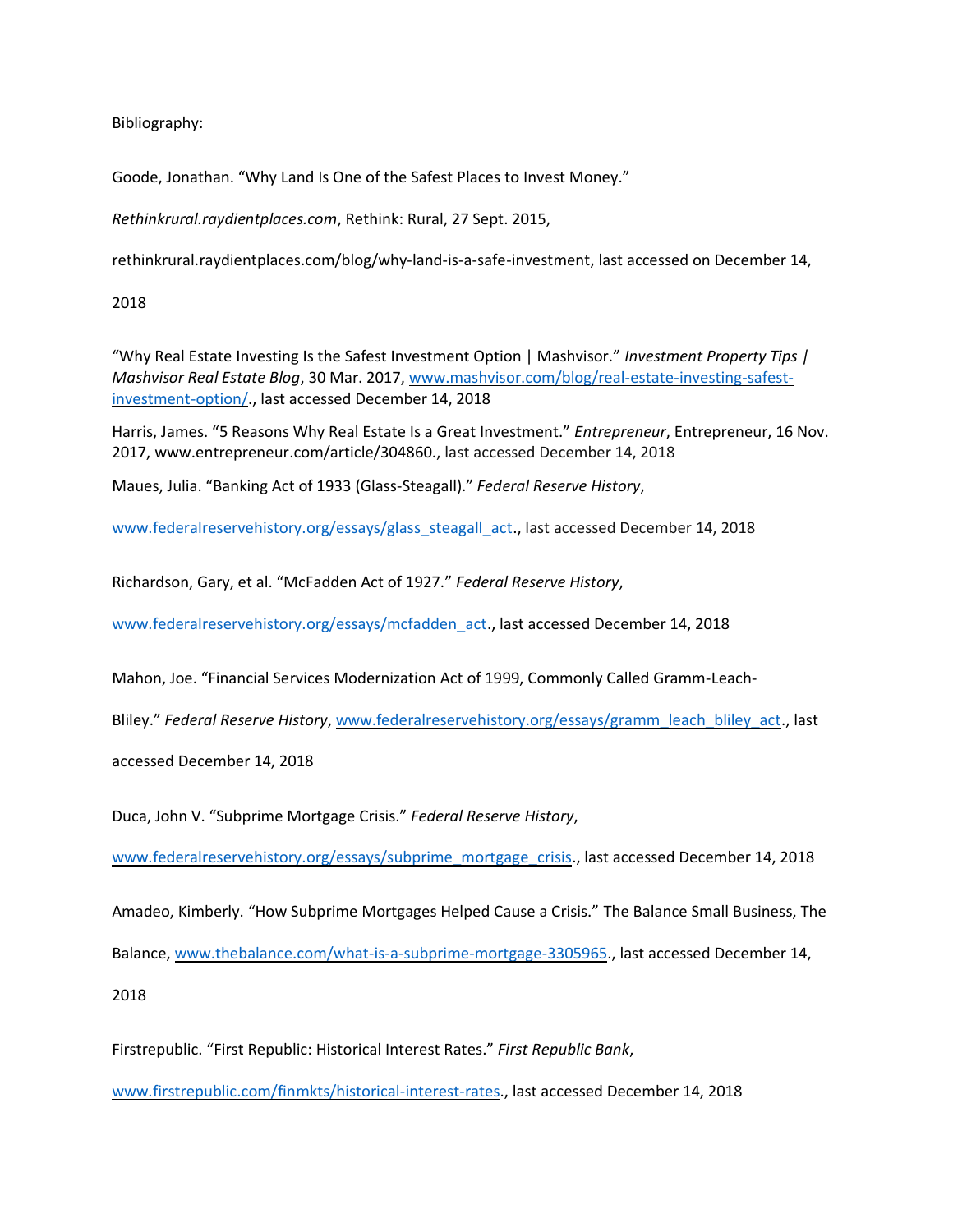"How a 'Perfect Storm' Led to the Economic Crisis." *CNN*, Cable News Network,

[www.cnn.com/2009/US/01/29/economic.crisis.explainer/index.html.](http://www.cnn.com/2009/US/01/29/economic.crisis.explainer/index.html), last accessed December 14, 2018 *History.com*, A&E Television Networks, [www.history.com/topics/great-depression/great-depression](http://www.history.com/topics/great-depression/great-depression-history)[history.](http://www.history.com/topics/great-depression/great-depression-history), last accessed December 19, 2018

"1990-92 Early 1990s Recession." *Westward Expansion: Chinese in California*,

bancroft.berkeley.edu/ROHO/projects/debt/1990srecession.html.*,* least accessed December 19, 2018

*To Promote Prosperity: US Domestic Policy in the Mid-1980s*, edited by John H. Moore. Hoover Press Publication, Stanford University, California, published 1984

*The Fed - Money Stock and Debt Measures - H.6 Release - April 26, 2018*, Board of Governors of the Federal Reserve System (U.S.), [www.federalreserve.gov/consumerscommunities/cra\\_about.htm.](http://www.federalreserve.gov/consumerscommunities/cra_about.htm), last accessed December 19, 2018

"What Is Subprime Borrower? | LendingTree Glossary." *LendingTree*,

[www.lendingtree.com/glossary/subprime-borrower/.](http://www.lendingtree.com/glossary/subprime-borrower/), last accessed December 19, 2018

"A Profile of the Working Poor, 2000." *U.S. Bureau of Labor Statistics*, U.S. Bureau of Labor Statistics, 1 Aug. 2008, [www.bls.gov/cps/cpswp2000.htm.](http://www.bls.gov/cps/cpswp2000.htm), last accessed December 19, 2018

*History of the Transistor*, www.sjsu.edu/faculty/watkins/subprime.htm., last accessed December 19, 2018

Pritchard, Justin. "What Caused the Mortgage Crisis?" *The Balance Small Business*, The Balance, [www.thebalance.com/mortgage-crisis-overview-315684.](http://www.thebalance.com/mortgage-crisis-overview-315684), last accessed December 19, 2018

Goodwin, Keith. "Dodd-Frank Wall Street Reform and Consumer Protection Act of 2010." *Federal Reserve History*, [www.federalreservehistory.org/essays/dodd\\_frank\\_act.](http://www.federalreservehistory.org/essays/dodd_frank_act), last accessed December 20, 2018